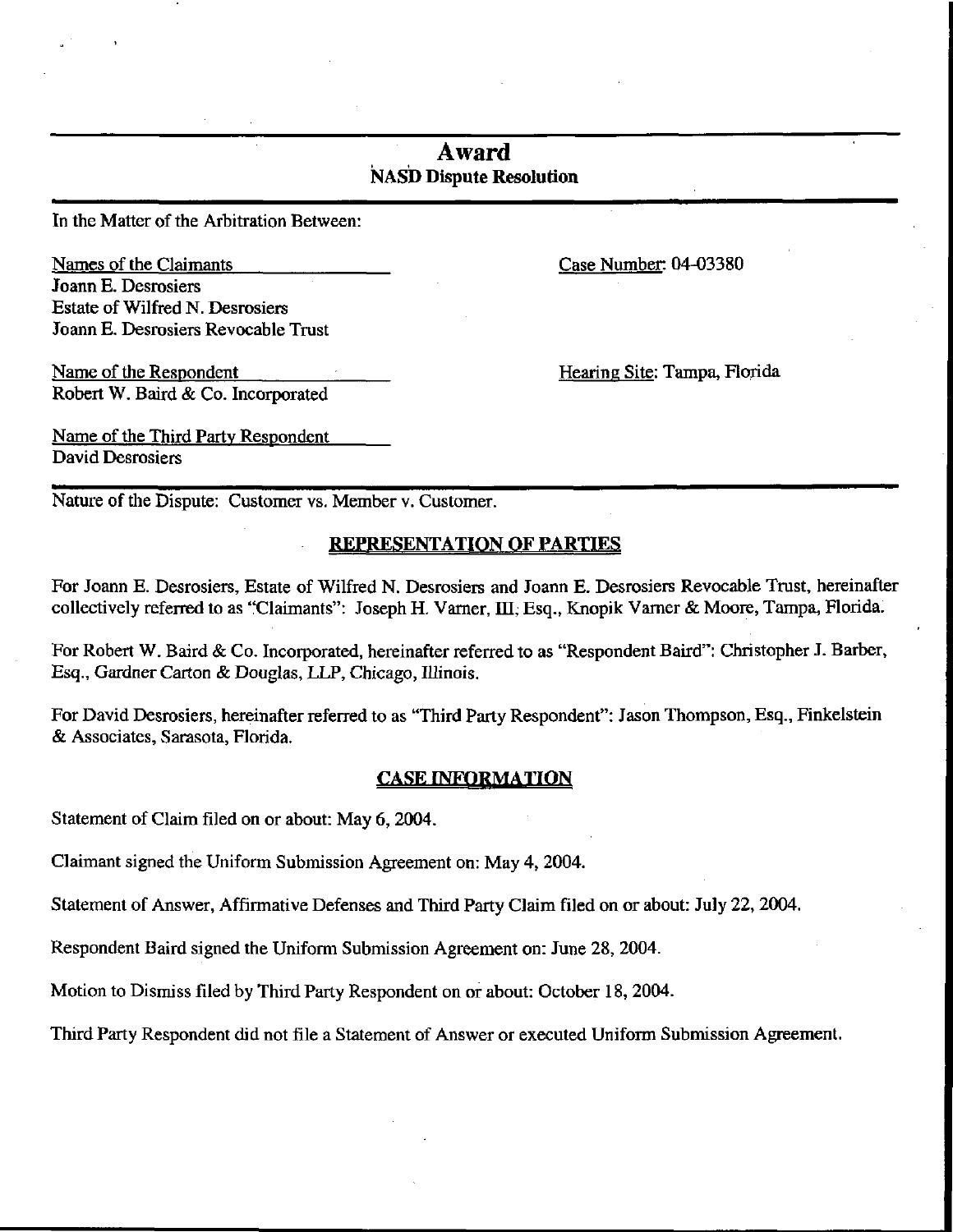## CASE SUMMARY

Claimant alleged the following causes of action: 1) account mismanagement; 2) unsuitability; 3) churning; 4) failure to supervise; 5) breach of fiduciary duty; 6) negligence; and 7) violations of Chapter 517, Florida Statutes. The causes of action relate to investments in highly volatile, unspecified equities.

Unless specifically admitted in its Answer, Respondent Baird denied the allegations made in the Statement of Claim and asserted various defenses.

Respondent Baird alleged the following causes of action in its Third Party Claim: 1) breach of fiduciary duties; 2) indemnification; and 3) contribution.

Third Party Respondent moved for dismissal of the Third Party Claim.

## RELIEF REQUESTED

Claimant requested: 1) compensatory damages in the amount of \$1,480,800.00; 2) interest; 3) costs; and 4) attorneys' fees.

Respondent Baird requested: 1) dismissal of the Statement of Claim in its-entirety; 2) indemnification and contribution from Third Party Respondent for Respondent Baird's damages resulting from Claimant's claims; 3) costs and expenses; 4) attorneys' fees; and 5) such other relief the undersigned arbitrators (the "Panel") deemed just and proper.

Third Party Respondent requested: 1) dismissal of the Third Party Claim; and 2) attorneys' fees.

## OTHER ISSUES CONSIDERED AND DECIDED

On or about September 23, 2004, Respondent Baird filed its Motion to Initiate Default Procedures and for Entry of Default Judgment against Third Party Respondent. The Panel denied the motion.

On or about October 18, 2004, Third Party Respondent filed his Motion to Dismiss. On or about November 5, 2004, Respondent Baird filed its Response. On or about November 16, 2004, the Panel denied the motion and severed the Third Party Claim from the above-referenced arbitration proceeding.

On or about November 10, 2004, Respondent Baird filed its motion to adjourn the evidentiary hearing scheduled for April  $4-8$ , 2005. On or about November 11, 2004, Claimants filed their response. On or about November 16, 2004, the Panel granted the motion, adjourned the evidentiary hearing, denied a waiver of the adjournment fee in the amount of \$1,200.00, and assessed the adjournment fee to Respondent Baird.

On or about November 23, 2004, Respondent Baird filed its Motion for Clarification and/or Reconsideration of the Panel's Order entered on or about November 16, 2004. On or about December 7, 2004, Claimants filed their Response. On or about December 14, 2005, the Panel denied the motion.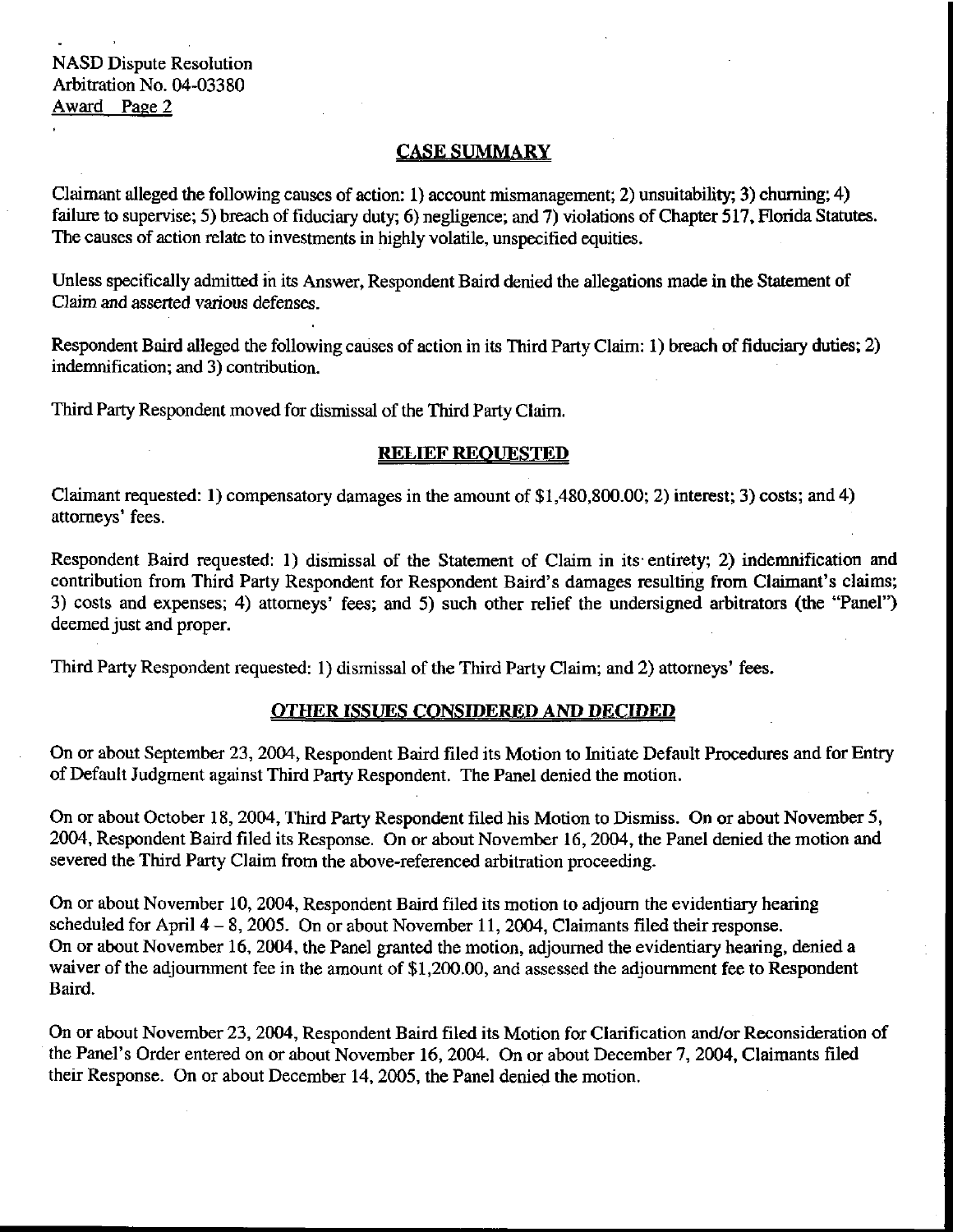The parties agreed that the Award in this matter may be executed in counterpart copies or that a handwritten, signed Award may be entered.

## AWARD

After considering the pleadings, the testimony and evidence presented at the hearing, and the post-hearing submissions (if any), the Panel has decided in full and final resolution of the issues submitted for determination as follows:

1. Respondent Baird is liable and shall pay to Claimants compensatory damages in the amount of \$400,000.00, plus interest that shall accrue at the rate of 5% per annum from July 9, 2001 through the date of payment of the Award. Respondent Baird is liable on the claims of account mismanagement, unsuitability, failure to supervise, breach of fiduciary duty and negligence. Respondent Baird is not liable on the claims of churning and violations of Chapter 517, Florida Statutes.

2. Claimant's request for attorneys' fees is deferred to a court of competent jurisdiction for determination.

3. Respondent Baird's request for attorneys' fees is deferred to a court of competent jurisdiction for determination.

4. The Third Party Claim is severed. The Panel made no determination on the merits of the Third Party Claim.

5. Any and all claims or relief not specifically addressed herein are denied.

### **FEES**

Pursuant to the NASD Code of Arbitration Procedure (the "Code"), the following fees are assessed:

#### Filing Fees

| NASD will retain or collect the non-refundable filing fees for each claim: |                |
|----------------------------------------------------------------------------|----------------|
| Initial claim filing fee                                                   | $=$ \$ 500.00  |
| Third Party claim filing fee                                               | $=$ \$2,000.00 |

#### Member Fees

Member fees are assessed to each member firm that is a party in these proceedings or to the member firm that employed the associated person at the time of the events giving rise to the dispute. Accordingly, Respondent Baird is a member firm and a party.

| Member surcharge        | $=$ \$2,800.00 |
|-------------------------|----------------|
| Pre-hearing process fee | $=$ \$750.00   |
| Hearing process fee     | $=$ \$5,000.00 |

### Adjournment Fees

Adjournments granted during these proceedings for which fees were assessed: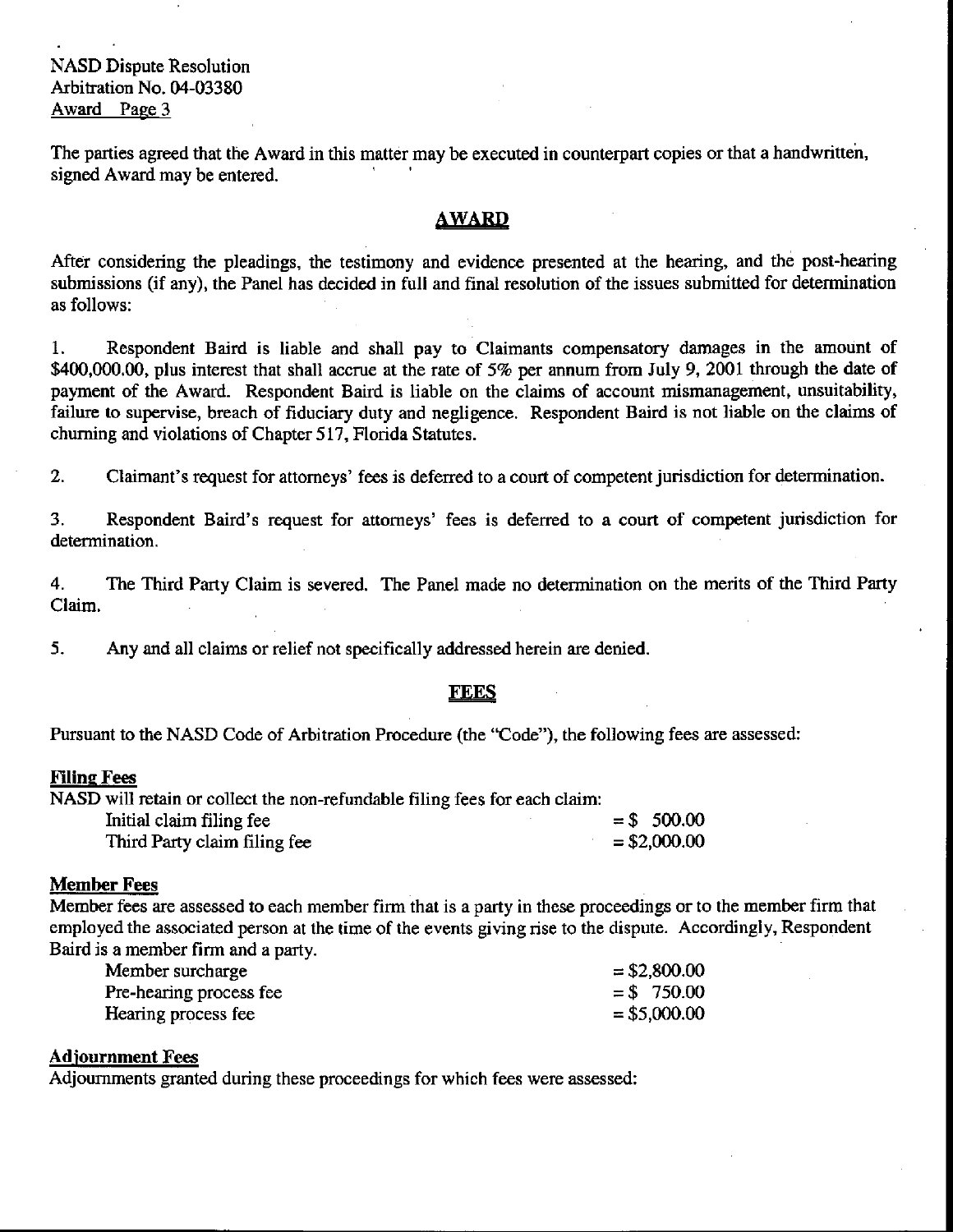April  $4-8$ , 2005, adjournment fee assessed to Respondent Baird  $= $1,200.00$ 

## Three-Day Cancellation Fees

Fees apply when a hearing on the merits is postponed or settled within three business days before the start of a scheduled hearing session:

There were no three-day cancellation fees assessed during these proceedings.

## Injuhctive Relief Fees

Injunctive relief fees are assessed to each member or associated person who files for a temporary injunction in court. Parties in these cases are also assessed arbitrator travel expenses and costs when an arbitrator is required to travel outside his or her hearing location and additional arbitrator honoraria for the hearing for permanent injunction. These fees, except the injunctive relief surcharge, are assessed equally against each party unless otherwise directed by the panel.

There were no injunctive relief fees assessed during these proceedings.

## Forum Fees and Assessments

The Panel has assessed forum fees for each session conducted. A session is any meeting between the parties and the arbitrators, including a pre-hearing conference with the arbitrators, that lasts four (4) hours or less. Fees associated with these proceedings are:

| Two (2) Pre-hearing sessions with a single arbitrator $\omega$ \$450.00 per session |                   |            | 900.00<br>$=$ \$ |
|-------------------------------------------------------------------------------------|-------------------|------------|------------------|
| Pre-hearing conferences:                                                            | January 7, 2005   | 1 session  |                  |
|                                                                                     | March 21, 2005    | 1 session  |                  |
| Two (2) Pre-hearing sessions with Panel $\omega$ \$1,200.00 per session             |                   |            | $=$ \$2,400.00   |
| Pre-hearing conferences:                                                            | November 9, 2004  | 1 session  |                  |
|                                                                                     | December 14, 2004 | 1 session  |                  |
| Nine (9) Hearing sessions $@$ \$1,200.00 per session                                |                   |            | $=$ \$10,800.00  |
| Hearing Dates:                                                                      | March 28, 2005    | 2 sessions |                  |
|                                                                                     | March 29, 2005    | 2 sessions |                  |
|                                                                                     | March 30, 2005    | 2 sessions |                  |
|                                                                                     | March 31, 2005    | 2 sessions |                  |
|                                                                                     | April 1, 2005     | 1 session  |                  |
|                                                                                     |                   |            |                  |

# Total Forum Fees  $= $14,100.00$

The Panel has assessed forum fees in the amount of \$7,050.00 jointly and severally to Claimants.

The Panel has assessed forum fees in the amount of \$7,050.00 to Respondent Baird.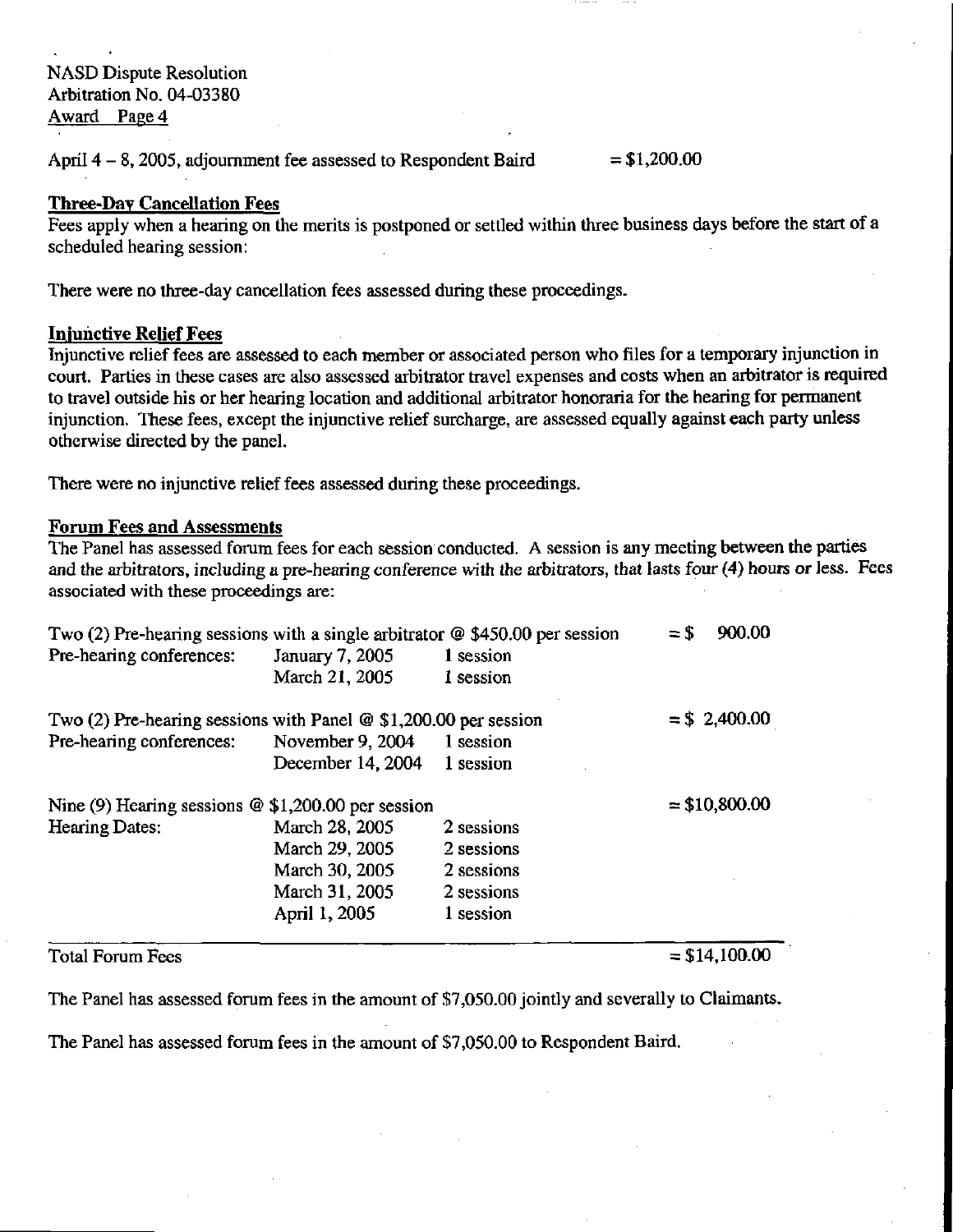## Administrative Costs

Administrative costs are expenses incurred due to a request by a party for special services beyond the normal administrative services. These include, but not limited to, additional copies of arbitrator awards, copies of audio transcripts, retrieval of documents from archives, interpreters, and security.

There were no administrative costs incurred during these proceedings.

### **Fee Summary**

| Claimants are jointly and severally liable for: |                  |
|-------------------------------------------------|------------------|
| <b>Initial Filing Fee</b>                       | 500.00<br>$=$ \$ |
| Forum Fees                                      | $= $7,050.00$    |
| <b>Total Fees</b>                               | $= $7,550.00$    |
| Less payments                                   | $= $1,700.00$    |
| <b>Balance Due NASD Dispute Resolution</b>      | $= $5,850.00$    |
| Respondent Baird is solely liable for:          |                  |
| Third Party Claim Filing Fee                    | $=$ \$ 2,000.00  |
| Adjournment Fee                                 | $= $1,200.00$    |
| <b>Member Fees</b>                              | $= $8,550.00$    |
| <b>Forum Fees</b>                               | $= $7,050.00$    |
| <b>Total Fees</b>                               | $= $18,800.00$   |
| Less payments                                   | $= $11,050.00$   |
| <b>Balance Due NASD Dispute Resolution</b>      | $= $7,750.00$    |

All balances are payable to NASD Dispute Resolution and are due upon receipt pursuant to Rule 10330(g) of the Code.

## ARBITRATION PANEL

Paul Sidney Elliott, J.D., CFP - Public Arbitrator Frank J. DeStefano **- Public Arbitrator** 

M. Bruce Adelberg **M. Bruce Adelberg**  $\sim$  Non-Public Arbitrator, Presiding Chairperson

### Concurring Arbitrators' Signatures

/§/ April 7. 2005 M. Bruce Adelberg Signature Date Non-Public Arbitrator, Presiding Chairperson

Paul Sidney Elliott, J.D., CFP Signature Date Public Arbitrator

\_/s/ April 7, 2QQ5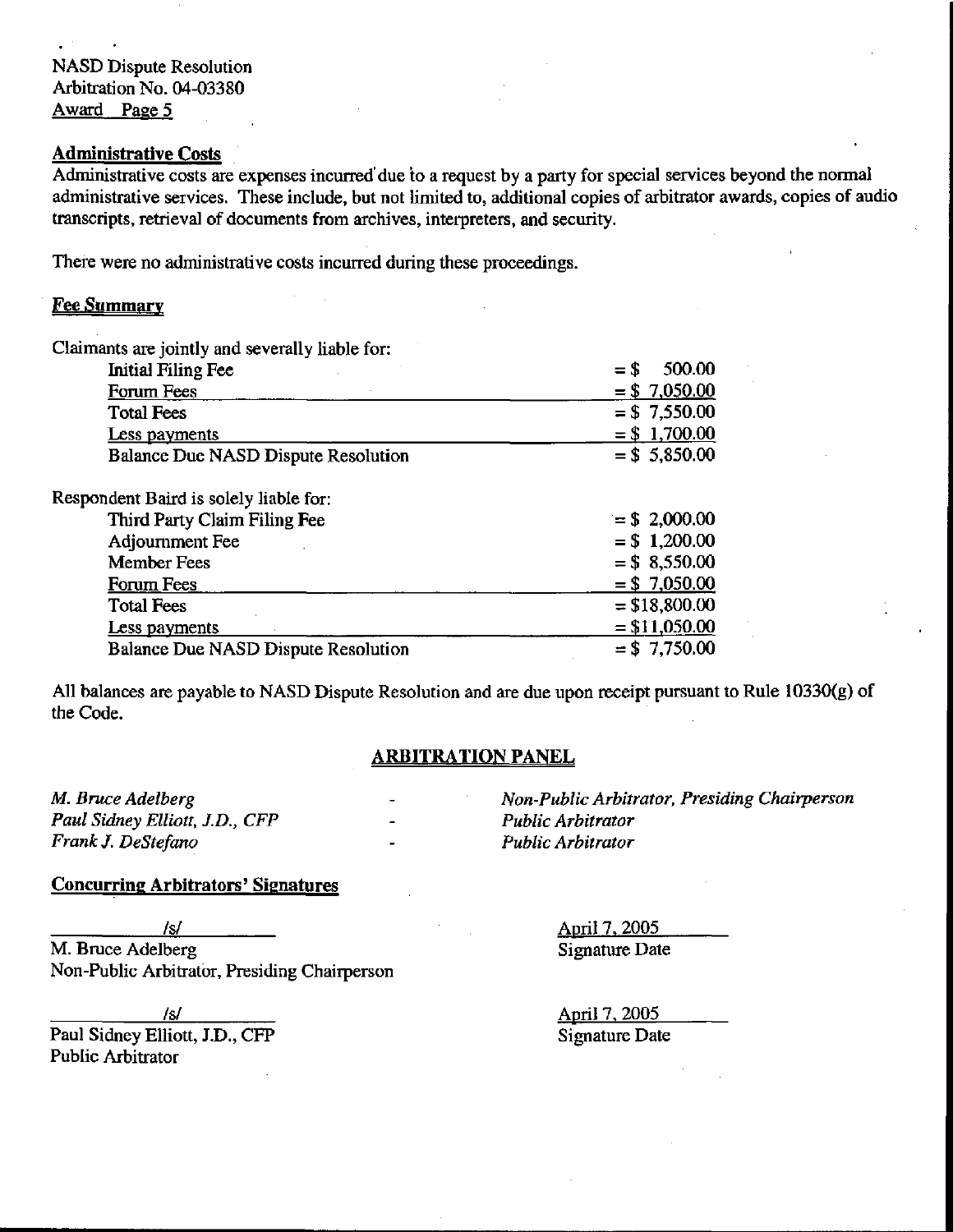Frank J. DeStefano Public Arbitrator

*Isl* April 8, 2005<br> **April 8, 2005**<br> **April 8, 2005**<br> **Signature Date** 

April 8, 2005

 $\blacksquare$ 

Date of Service (For NASD Dispute Resolution office use only)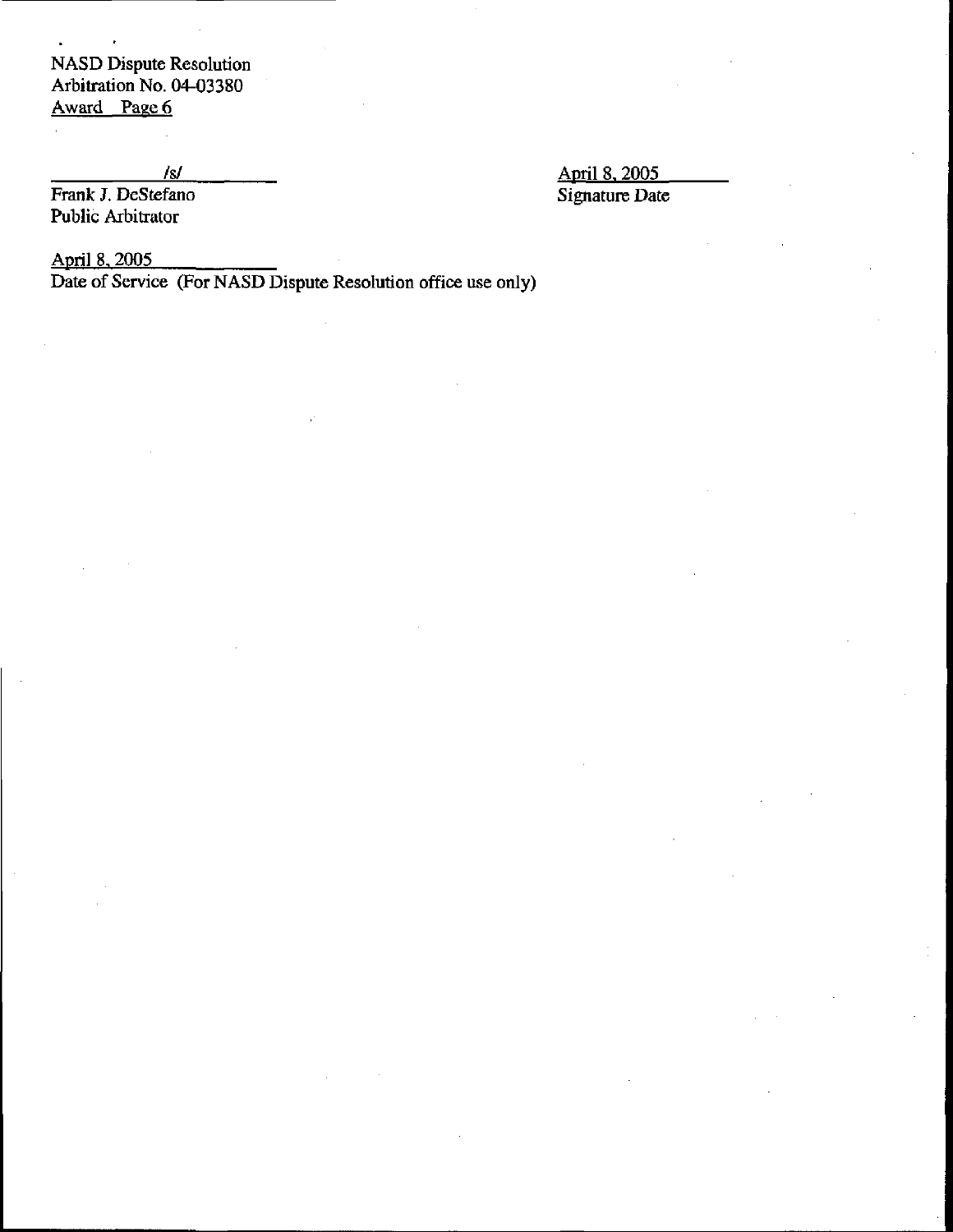HASD Apr. 7. 2005 11:03AM

NASD Dispute Resolution Arbitration No. 04-03380 **Award Page 5** 

# Administrative Costs

Administrative costs are expenses incurred due to a request by a party for special services beyond the normal administrative services. These include, but not limited to, additional copies of arbitrator awards, copies of audio transcripts, retrieval of documents from archives, interpreters, and security.

There were no administrative costs incurred during these proceedings.

### **Fee Summary**

| Claimants are jointly and severally liable for. |                  |
|-------------------------------------------------|------------------|
| Initial Piling Fee                              | 500.00<br>$= 2$  |
| <b>Porum Focs</b>                               | $=$ \$ 7,050.00  |
| <b>Total Pees</b>                               | $= 5 \t7,550.00$ |
| <b>Less payments</b>                            | $=$ \$ 1,700.00  |
| Balance Due NASD Dispute Resolution             | $=$ \$ 5,850.00  |
| Respondent Baird is solely liable for.          |                  |
| Third Party Claim Filing Fee                    | $= $2,000.00$    |
| Adjournment Fee                                 | $= 51.200.00$    |
| Member Fees                                     | $= $8,550.00$    |
| Forum Foes                                      | $= 57.050.00$    |
| <b>Total Fees</b>                               | $= $18,800.00$   |
| <u>Less payments</u>                            | $=$ \$11,050.00  |
| Balance Due NASD Dispute Resolution             | $=$ \$ 7,750.00  |

All balances are payable to NASD Dispute Resolution and are due upon receipt pursuant to Rule 10330(g) of the Code.

#### <u>ARBITRATION PANEL</u>

M. Bruce Adelberg Paul Sidney Elliott, J.D., CFP Frank J. DeStefano

#### Concurring Arbitrators' Signatures

 $\mathcal{B}$  and dethi

M, Bruce Adelberg -Public Arbitrator, Presiding Chairperson

Paul Sidney Elliott, J.D., CFP Public Arbitrator

Non-Public Arbitrator, Presiding Chairperson Public Arbitrator Public Arbitrator

Signature Date

Signature Date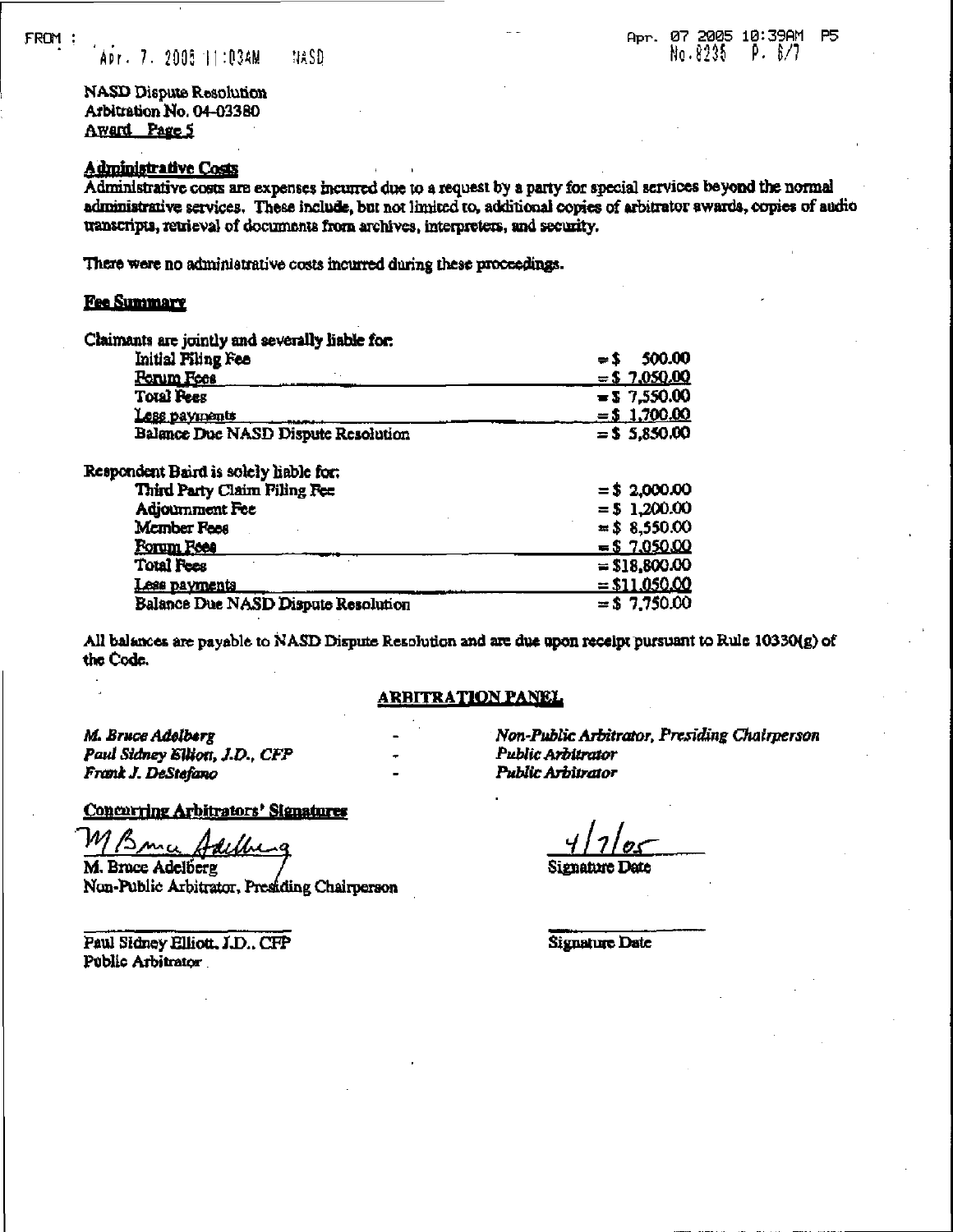### Administrative Costs

Administrative costs arc expenses incurred due to a request by a party for special services beyond the normal administrative services. These include, but not limited to, additional copies of arbitrator awards, copies of audio transcripts, retrieval of documents from archives, interpreters, and security.

There were no administrative costs incurred during these proceedings.

## **Fee Summary**

| Claimants are jointly and severally liable for: |                 |
|-------------------------------------------------|-----------------|
| Initial Filing Fee                              | 500.00<br>$=$ S |
| Forum Fees                                      | $= $7.050.00$   |
| <b>Total Fees</b>                               | $= $7,550.00$   |
| Less payments                                   | $=$ \$ 1,700,00 |
| Balance Due NASD Dispute Resolution             | $=$ \$ 5,850.00 |
| Respondent Baird is solely liable for:          |                 |
| Third Party Claim Filing Fee                    | $= $2,000.00$   |
| Adjournment Fee                                 | $=$ \$ 1,200.00 |
| Member Fees                                     | $=$ \$ 8,550.00 |
| <b>Forum Pees</b>                               | $= $7,050.00$   |
| <b>Total Fees</b>                               | $= $18,800.00$  |
| Less payments                                   | $=$ \$11,050,00 |
| Balance Due NASD Dispute Resolution             | $=$ \$7,750.00  |

All balances arc payable to NASD Dispute Resolution and are due upon receipt pursuant to Rule 10330(g) of the Code.

## <u>ARBITRATION PANEL</u>

M. Bruce Adelberg Paul Sidney Elliott, J.D,, CFP Frank J. DeStefano

Non-Public Arbitrator, Presiding Chairperson Public Arbitrator Public Arbitrator

## Concurring Arbitrators' Signatures

M. Bmce Adelberg Non-Public Arbitrator, Presiding Chairperson

Paul Sidney Elli

Public Arbitrator

Signature Date

## Signature Date

raut

ชว